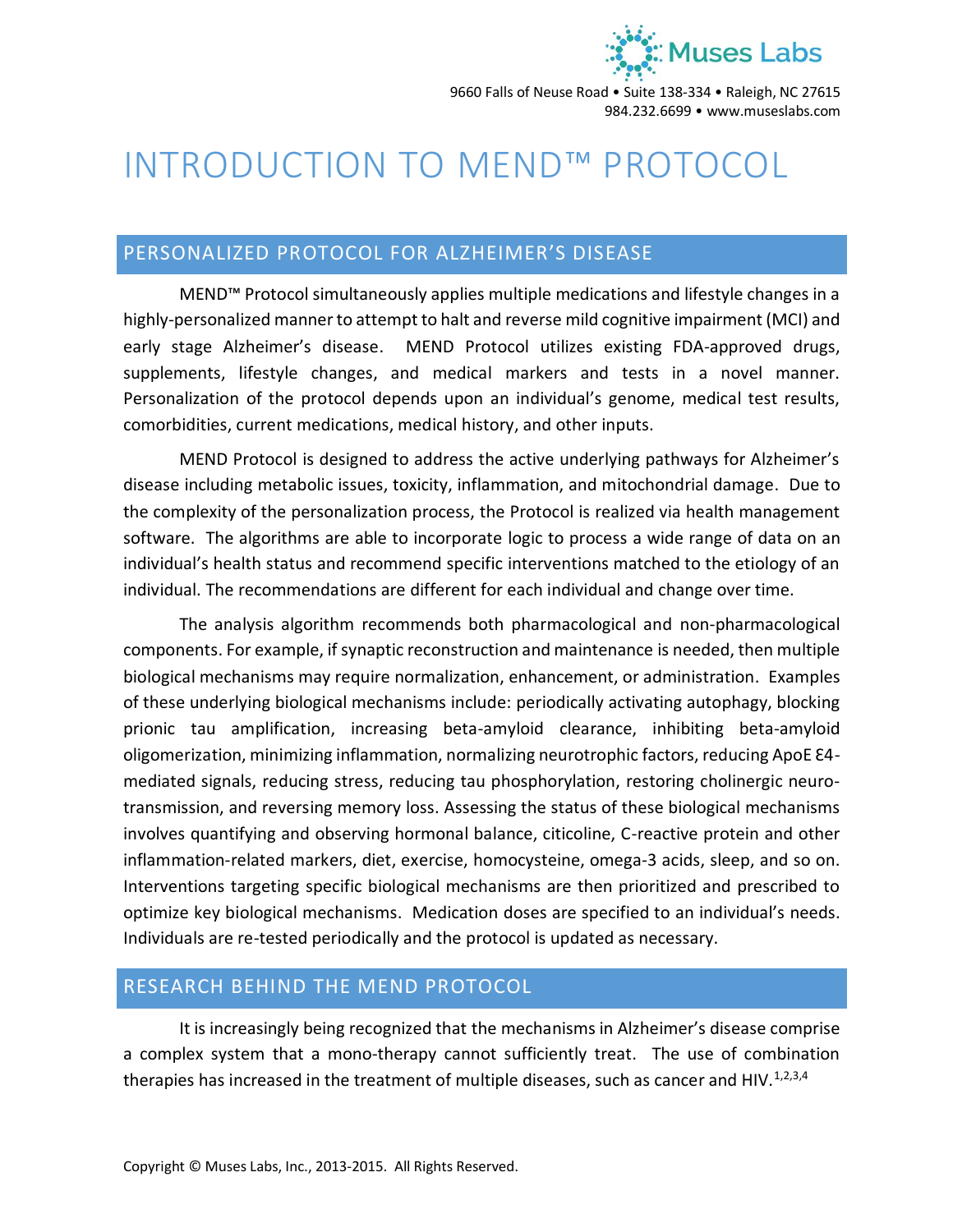Research at UCLA's Mary S. Easton Center for Alzheimer's Disease Research has shown that people, symptomatic of cognitive impairment, placed on the MEND Protocol showed improved cognitive function and a reduction in Alzheimer's disease-related symptoms within 3-6 months. Results of this study were published in *Aging* titled "Reversal of cognitive decline: A novel therapeutic program" (Bredesen, 2014). The results suggest that early in the course of the disease, cognitive decline may be driven largely by metabolic processes. Furthermore, the failure of monotherapies to date suggests that a therapeutic system may be a useful platform on which drugs that would fail as monotherapies may succeed as key components of a therapeutic system.

<sup>1</sup>Bredesen, Dale E. "Reversal of cognitive decline: A novel therapeutic approach." *Aging.* September 2014. <sup>2</sup>Bredesen, Dale E; Varghese, John. "Next generation therapeutics for Alzheimer's disease." *EMBO Molecular Medicine.* June 2013.

<sup>3</sup>Doraiswamy, Murali P; Steffens, David C. "Combination Therapy for Early Alzheimer's Disease: What Are We Waiting for?" *American Geriatrics Society.* 1998.

4 Stephenson, Diane, et al. "Charting a path towards combination therapy for Alzheimer's disease." *Expert Review Neurotherapy.* January 2015

# WHY OTHER THERAPIES ARE FAILING

Accumulated research is showing that Alzheimer's disease is far more complex than previously thought. Dozens of biological mechanisms need to be brought into a state where they're enhancing a person's cognitive health. There is not a single therapeutic that exerts anything beyond a marginal, unsustained, symptomatic effect, with little or no effect on disease progression.<sup>1,2,4</sup> Additionally, Alzheimer's disease is rarely seen in isolation; a half-dozen other chronic diseases (and their medications) are often seen in the same person, which must be addressed in concordance with one another.

Of the more-than-40 ongoing Phase 1, Phase 2, and Phase 3 clinical trials for Alzheimer's disease, virtually all involve single-therapy approaches. No such approach is likely to be right for treating Alzheimer's disease. Complexity is the culprit. There are dozens of biological mechanisms, with hundreds of interventions, involved in addressing this disease; and the necessary therapeutics vary by person and change over time. However, the past few decades of genetic and biochemical research have revealed an extensive network of molecular interactions involved in Alzheimer's disease pathogenesis, suggesting that a network-based approach, rather than a single target-based approach, may be feasible and potentially more effective for cognitive decline due to Alzheimer's disease.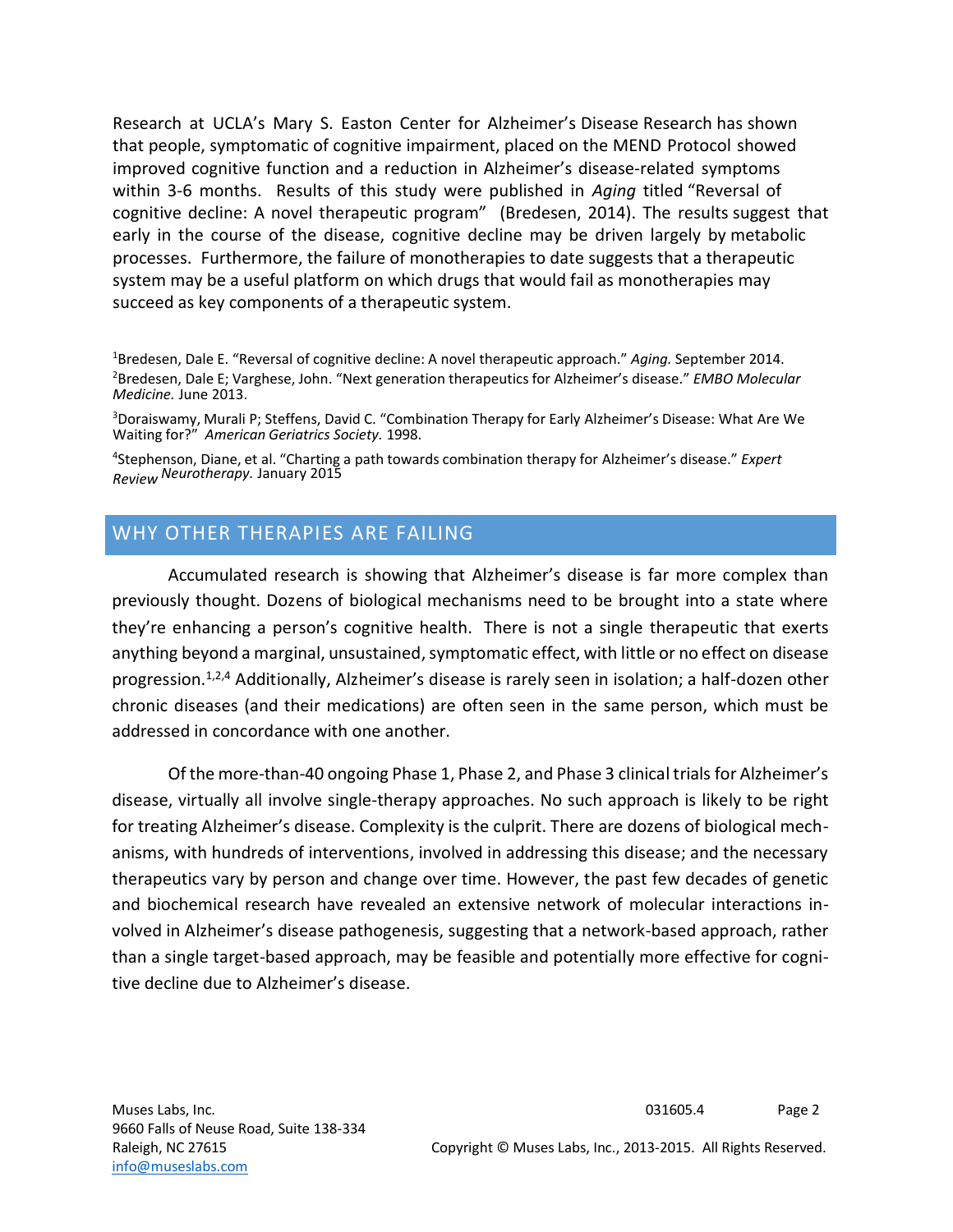## OVERVIEW OF MUSES LABS

Muses Labs, Inc. is located in Research Triangle Park, North Carolina, and is dedicated to helping individuals dealing with a class of chronic diseases with multiple underlying medical causes. This class of diseases is not solved by a single medication; rather, a set of therapeutics must be personalized to the needs of each individual.

Muses Labs applies sophisticated data-driven techniques, in collaboration with deep medical expertise, to address Alzheimer's disease. Muses Labs' infrastructure can reach every person with Alzheimer's disease, as well as their physicians and researchers in the field.

The solution to Alzheimer's disease is an example of a systems-software optimization problem. A new set of algorithms were invented to create personalized therapeutic recommendations. The combination protocol it implements is based on a broad understanding of the pathogenesis of Alzheimer's disease, and aims to achieve Metabolic Enhancement for NeuroDegeneration (MEND) by targeting multiple interrelated biological mechanisms simultaneously.

Muses Labs' information service is used to create and update a personalized protocol, track participant progress, and motivate adherence. This pinpointed protocol can slow the progression of Alzheimer's disease and reverse previous damage, letting individuals return to a normal and productive life.

The infrastructure gathers clinical data from a range of sources – individual's themselves, an individual's medical team, and even Internet-connected devices – to assess the state of their disease, track progress against the disease, and evolve an ongoing set of therapeutic recommendations.

Muses Labs' team comprises prominent Alzheimer's researchers, as well as experts in behavioral science. The seed for the personalized combination protocol has been shown to roll back cognitive decline in a first set of carefully-studied human subjects. Chief Technology Officer, Dr. John Q. Walker, leads the team building the groundbreaking algorithms and managing the data in a high-security, HIPAA-compliant environment.

## THE PROTOCOL PROCESS

The current "state" of the participant is assessed in specific areas pertinent to the biological mechanisms related to the disease, in order to propose a set of prioritized interventions. The assessment information comes from many sources: medical histories, genome sequencing, blood tests, cognitive evaluations, and so on. A genomic assessment that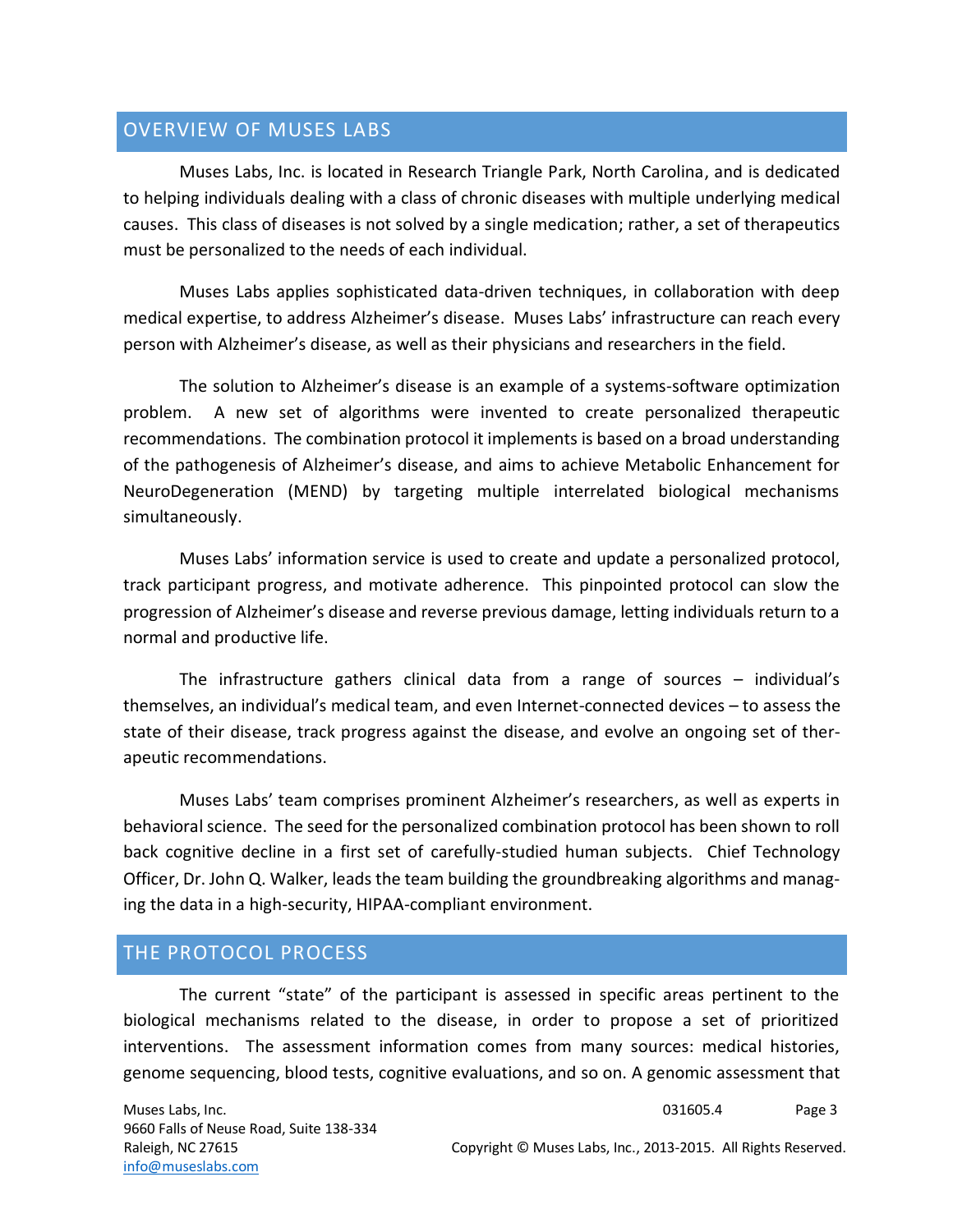shows a mutation indicating a strong likelihood for early-onset Alzheimer's disease will lead down a different logic path than for a participant lacking that mutation. This broad set of values serve as input to the analysis algorithm. The algorithm is designed to 1) describe the condition of the participant, and 2) recommend what should occur next.

Recommendations include best-practice interventions for addressing the goals: medications, supplements, dietary changes, behavioral changes, and even recommendations for additional tests or more details of their medical history (as these can illustrate trends, ranges, effects, or correlations). Inputs from family members are also sought, as well as general input gathered across the entire population. The analysis algorithm learns, has feedback loops, and creates output tailored to a participant and their team – and its output changes over time, as more input is received. This complexity is generally far beyond the constraints of a physician's practice, thus requiring a system as described here.

The analysis algorithm can determine appropriate biological mechanisms to target based on the data, and use analytics to identify therapeutics that have related performance characteristics that together form a highly effective combination. This avoids less efficacious monotherapies and dynamically adjusts to have a better probability of success.

#### GETTING STARTED

Physicians first sign an investigator agreement with Muses Labs. Each individual signs an informed-consent form. Physicians are provided with a list of all needed medical and cognitive tests. It is important that these tests be done quickly, as the protocol cannot be started until they are all completed and the results shared with Muses Labs.

After the baseline tests are completed, Muses Labs generates the personalized MEND Protocol Report for the individual. This is sent to the physician for review and approval, and will be prescribed in a follow up visit (or phone call) with the physician.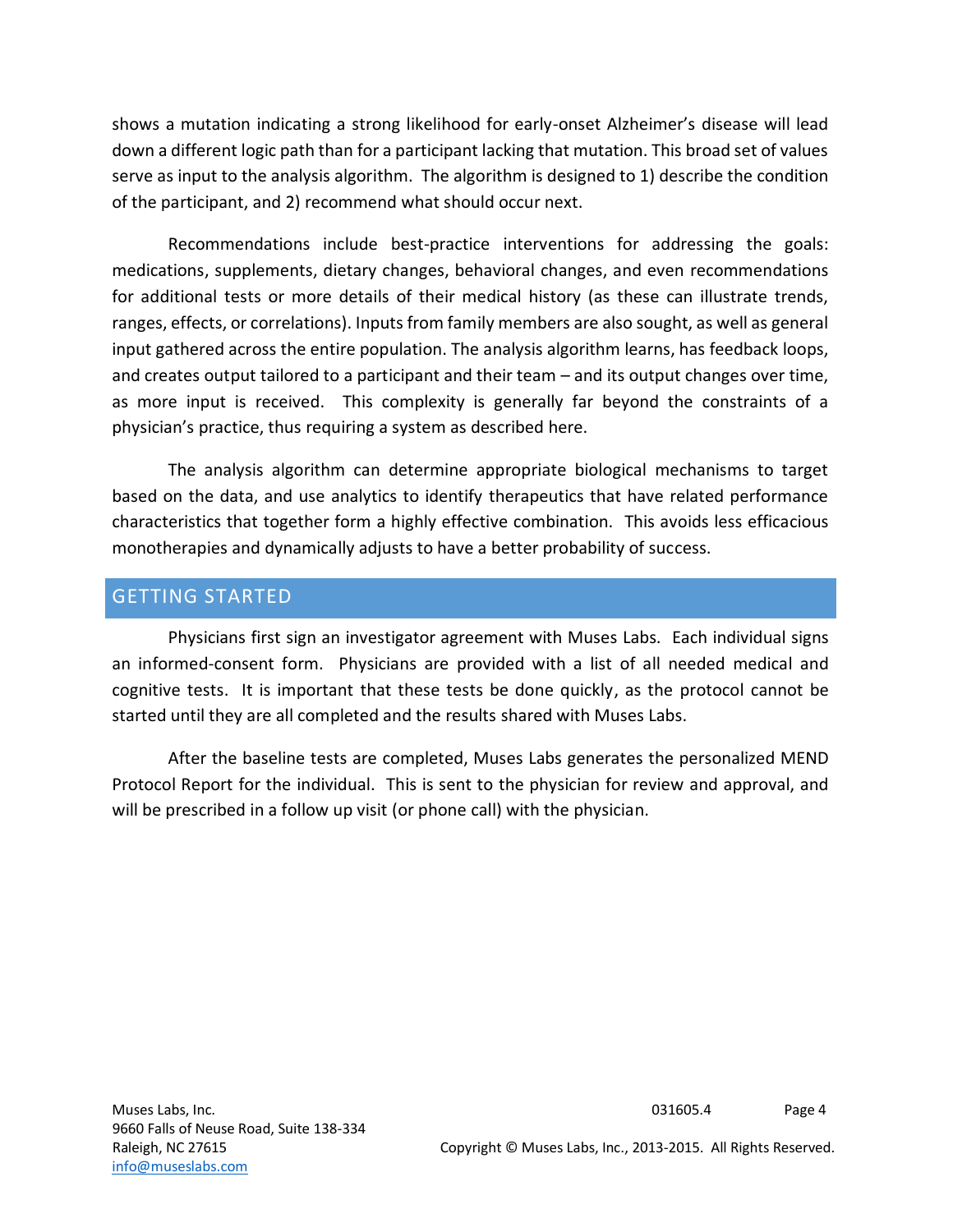#### FURTHER READING

- 2014 Alzheimer's Disease Facts and Figures. Special Report on Women and Alzheimer's Disease. USA: Alzheimer's Association, 2014; pp. 1-80.
- Aguiar P, Monteiro L, Feres A, Gomes I and Melo A. Rivastigmine transdermal patch and physical exercises for Alzheimer's disease: a randomized clinical trial. Curr Alzheimer Res. 2014; 11:532-537.
- Annweiler C, Llewellyn DJ, Beauchet O. Low serum vitamin D concentrations in Alzheimer's disease: a systematic review and meta-analysis. J Alzheimer's Dis. 2013;33:659–674.
- Banwait S, Galvan V, Zhang J, Gorostiza OF, Ataie M, Huang W, Crippen D, Koo EH and Bredesen DE. C-terminal cleavage of the amyloid-beta protein precursor at Asp664: a switch associated with Alzheimer's disease. J Alzheimers Dis. 2008; 13:1-16.
- Begum AN, Jones MR, Lim GP, Morihara T, Kim P, Heath DD, Rock CL, Pruitt MA, Yang F, Hudspeth B, Hu S, Faull KF, Teter B, et al. Curcumin structure-function, bioavailability, and efficacy in models of neuroinflammation and Alzheimer's disease. J Pharmacol Exp Ther. 2008; 326:196-208.
- Bertrand E, Brouillet E, Caille I, Bouillot C, Cole GM, Prochiantz A and Allinquant B. A short cytoplasmic domain of the amyloid precursor protein induces apoptosis in vitro and in vivo. Mol Cell Neurosci. 2001; 18:503- 511.
- Bland J. The Disease Delusion: Conquering the Causes of Illness for a Healthier, Longer and Happier Life. 2014; United States: Harper Wave.

Bredesen DE, John, V. Next generation therapeutics for Alzheimer's disease. EMBO Mol Med. 2013; 5:795-798.

- Bredesen DE, John, V., Galvan, V. Importance of the caspase cleavage site in amyloid-beta protein precursor. J Alzheimer's Dis. 2010; 22:57-63.
- Bredesen DE. Neurodegeneration in Alzheimer's disease: caspases and synaptic element interdependence. Mol Neurodegener. 2009; 4:27.
- Bredesen DE. Prionic Loops, Anti-Prions, and Dependence Receptors in Neurodegeneration. In: Legname GR, Detlev, ed. Prion Research of Stan Prusiner and his Colleagues. 2013; (Gernamy: Dusseldorf University Press), pp. 1-24.
- Bredesen, D. E. (2014, September). Reversal of cognitive decline: A novel therapeutic program. Aging, 6(9), 707-717. Retrieved from<http://impactaging.com/papers/v6/n9/full/100690.html>
- Brewer GJ and Kaur S. Zinc deficiency and zinc therapy efficacy with reduction of serum free copper in Alzheimer's disease. International journal of Alzheimer's disease. 2013; 2013:586365.
- Cansev M, Wurtman RJ, Sakamoto T and Ulus IH. Oral administration of circulating precursors for membrane phosphatides can promote the synthesis of new brain synapses. Alzheimers Dement. 2008; 4:S153-168.
- Cotman CW, Berchtold NC and Christie LA. Exercise builds brain health: key roles of growth factor cascades and inflammation. Trends Neurosci. 2007; 30:464-472.

Muses Labs, Inc. 9660 Falls of Neuse Road, Suite 138-334 Raleigh, NC 27615 [info@museslabs.com](mailto:info@museslabs.com)

031605.4 Page 5

Copyright © Muses Labs, Inc., 2013-2015. All Rights Reserved.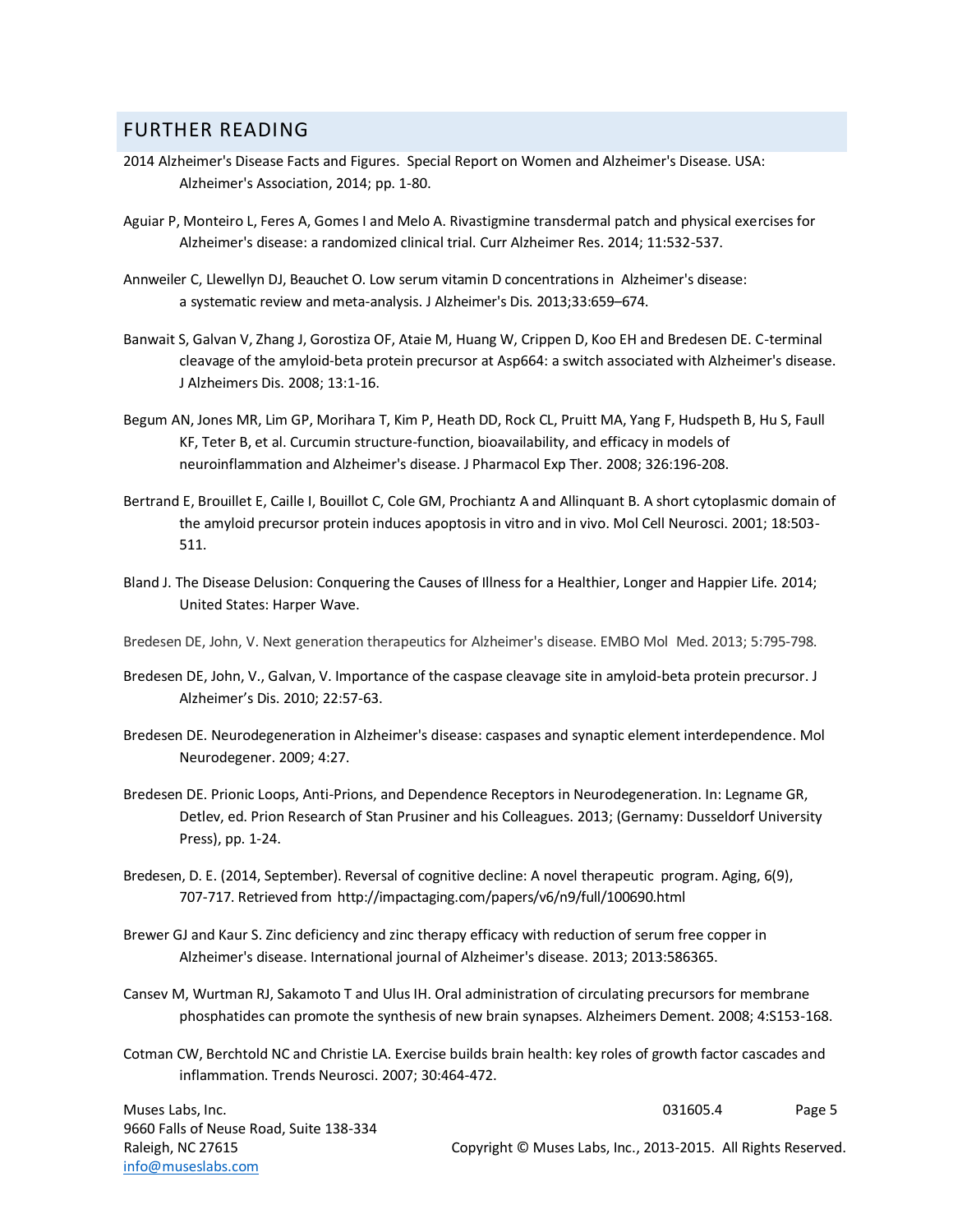- Galvan V, Gorostiza OF, Banwait S, Ataie M, Logvinova AV, Sitaraman S, Carlson E, Sagi SA, Chevallier N, Jin K, Greenberg DA and Bredesen DE. Reversal of Alzheimer's-like pathology and behavior in human APP transgenic mice by mutation of Asp664. Proc Natl Acad Sci U S A. 2006; 103:7130-7135.
- Galvan V, Zhang J, Gorostiza OF, Banwait S, Huang W, Ataie M, Tang H and Bredesen DE. Long-term prevention of Alzheimer's disease-like behavioral deficits in PDAPP mice carrying a mutation in Asp664. Behav Brain Res. 2008; 191:246-255.
- Heijer T, Skoog I, Oudkerk M, de Leeuw FE, de Groot JC, Hofman A and Breteler MM. Association between blood pressure levels over time and brain atrophy in the elderly. Neurobiol Aging. 2003; 24:307-313.
- Henderson ST, Vogel JL, Barr LJ, Garvin F, Jones JJ and Costantini LC. Study of the ketogenic agent AC-1202 in mild to moderate Alzheimer's disease: a randomized, double-blind, placebo-controlled, multicenter trial. Nutr Metab (Lond). 2009; 6:31.
- Hooshmand B, Solomon A, Kareholt I, Leiviska J, Rusanen M, Ahtiluoto S, Winblad B, Laatikainen T, Soininen H and Kivipelto M. Homocysteine and holotranscobalamin and the risk of Alzheimer disease: a longitudinal study. Neurology. 2010; 75:1408-1414.
- James BD, Leurgans SE, Hebert LE, Scherr PA, Yaffe K and Bennett DA. Contribution of Alzheimer disease to mortality in the United States. Neurology. 2014; 82:1045-1050.
- Jonsson T, Atwal JK, Steinberg S, Snaedal J, Jonsson PV, Bjornsson S, Stefansson H, Sulem P, Gudbjartsson D, Maloney J, Hoyte K, Gustafson A, Liu Y, et al. A mutation in APP protects against Alzheimer's disease and age-related cognitive decline. Nature. 2012; 488:96-99.
- Lan YL, Zhao J and Li S. Update on the Neuroprotective Effect of Estrogen Receptor Alpha Against Alzheimer's Disease. J Alzheimers Dis. 2014.
- Li W, Yu J, Liu Y, Huang X, Abumaria N, Zhu Y, Xiong W, Ren C, Liu XG, Chui D and Liu G. Elevation of brain magnesium prevents and reverses cognitive deficits and synaptic loss in Alzheimer's disease mouse model. J Neurosci. 2013; 33:8423-8441.
- Littlejohns TJ, Henley WE, Lang IA, Annweiler C, Beauchet O, Chaves PH, Fried L, Kestenbaum BR, Kuller LH, Langa KM, Lopez OL, Kos K, Soni M, et al. Vitamin D and the risk of dementia and Alzheimer disease. Neurology. 2014.
- Lourenco FC, Galvan V, Fombonne J, Corset V, Llambi F, Muller U, Bredesen DE and Mehlen P. Netrin-1 interacts with amyloid precursor protein and regulates amyloid-beta production. Cell Death Differ. 2009; 16:655- 663.
- Lu D, Soriano S, Bredesen D and Koo E. Caspase cleavage of the amyloid precursor protein modulates amyloid beta-protein toxicity. J Neurochem. 2003; 87:733-741.
- Lu DC, Rabizadeh S, Chandra S, Shayya RF, Ellerby LM, Ye X, Salvesen GS, Koo EH and Bredesen DE. A second cytotoxic proteolytic peptide derived from amyloid beta-protein precursor. Nat Med. 2000; 6:397-404.

031605.4 Page 6

Copyright © Muses Labs, Inc., 2013-2015. All Rights Reserved.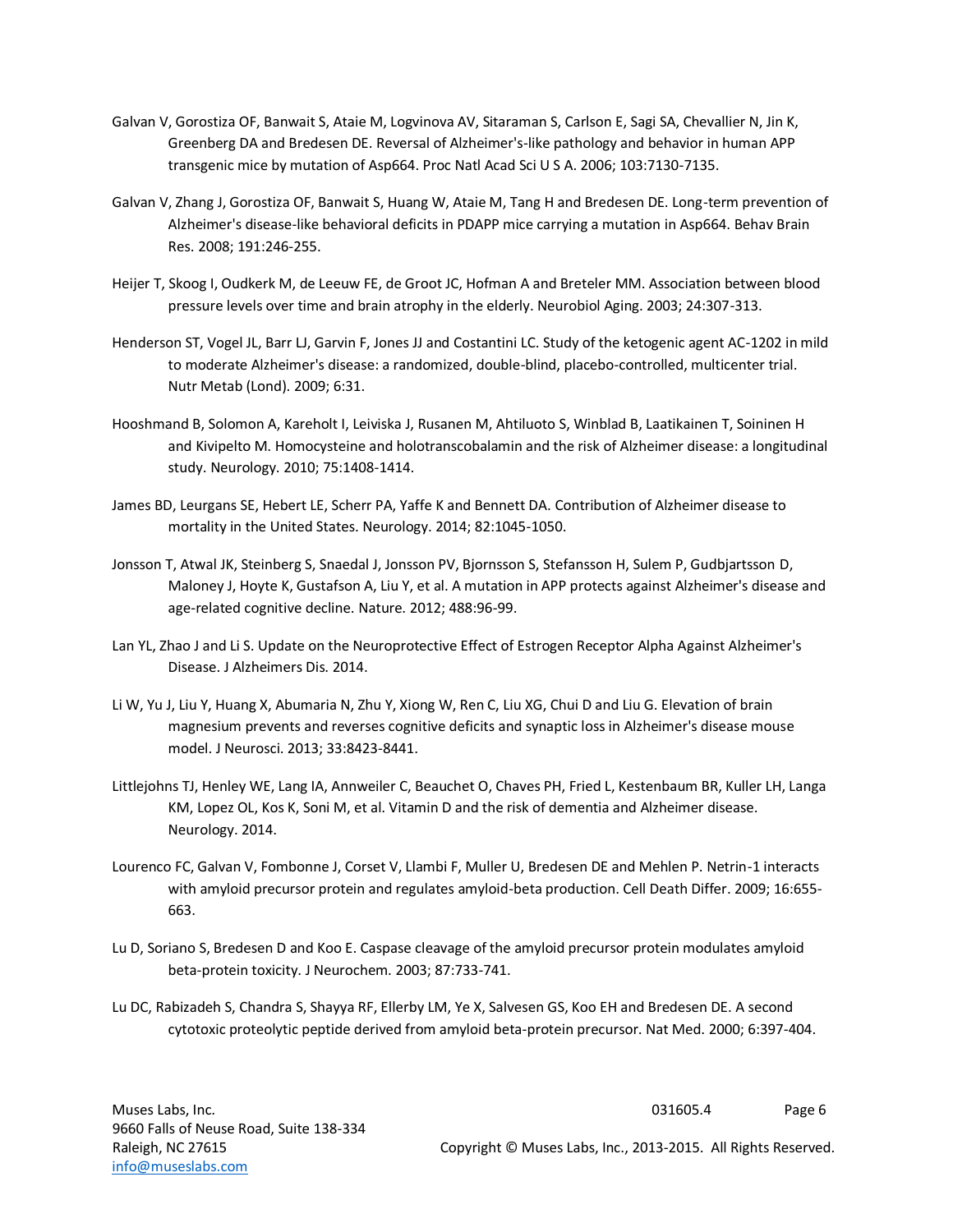- Lu DC, Shaked GM, Masliah E, Bredesen DE and Koo EH. Amyloid beta protein toxicity mediated by the formation of amyloid-beta protein precursor complexes. Ann Neurol. 2003; 54:781-789.
- Ma QL, Zuo X, Yang F, Ubeda OJ, Gant DJ, Alaverdyan M, Teng E, Hu S, Chen PP, Maiti P, Teter B, Cole GM and Frautschy SA. Curcumin suppresses soluble tau dimers and corrects molecular chaperone, synaptic, and behavioral deficits in aged human tau transgenic mice. J Biol Chem. 2013; 288:4056-4065.
- Malek-Ahmadi, M., Davis, K., Belden, C., Laizure, B., Jacobso, S., & Roy Yaari, U. S. (2012, May). Validation and diagnostic accuracy of the Alzheimer's questionnaire. Age and Aging, 41(3), 396-399. Retrieved from http://www.ncbi.nlm.nih.gov/pmc/articles/PMC3335371/
- Mori K, Obara Y, Hirota M, Azumi Y, Kinugasa S, Inatomi S and Nakahata N. Nerve growth factor-inducing activity of Hericium erinaceus in 1321N1 human astrocytoma cells. Biol Pharm Bull. 2008; 31:1727-1732.
- Nikolaev A, McLaughlin T, O'Leary DD and Tessier-Lavigne M. APP binds DR6 to trigger axon pruning and neuron death via distinct caspases. Nature. 2009; 457:981-989.
- Obregon D, Hou H, Deng J, Giunta B, Tian J, Darlington D, Shahaduzzaman M, Zhu Y, Mori T, Mattson MP and Tan J. Soluble amyloid precursor protein-alpha modulates beta-secretase activity and amyloid-beta generation. Nature communications. 2012; 3:777.
- Parachikova A, Green KN, Hendrix C and LaFerla FM. Formulation of a medical food cocktail for Alzheimer's disease: beneficial effects on cognition and neuropathology in a mouse model of the disease. PLoS One. 2010; 5:e14015.
- Polimeni G, Esposito E, Bevelacqua V, Guarneri C and Cuzzocrea S. Role of melatonin supplementation in neurodegenerative disorders. Front Biosci (Landmark Ed). 2014; 19:429-446.
- Saganich MJ, Schroeder BE, Galvan V, Bredesen DE, Koo EH and Heinemann SF. Deficits in synaptic transmission and learning in amyloid precursor protein (APP) transgenic mice require C-terminal cleavage of APP. J Neurosci. 2006; 26:13428-13436.
- Sehgal N, Gupta A, Valli RK, Joshi SD, Mills JT, Hamel E, Khanna P, Jain SC, Thakur SS and Ravindranath V. Withania somnifera reverses Alzheimer's disease pathology by enhancing low-density lipoprotein receptor-related protein in liver. Proc Natl Acad Sci U S A. 2012; 109:3510-3515.
- Shi C, Zhu X, Wang J and Long D. Estrogen receptor alpha promotes non-amyloidogenic processing of platelet amyloid precursor protein via the MAPK/ERK pathway. J Steroid Biochem Mol Biol. 2014; 144PB:280- 285.
- Silberman A, Banthia R, Estay IS, Kemp C, Studley J, Hareras D and Ornish D. The effectiveness and efficacy of an intensive cardiac rehabilitation program in 24 sites. Am J Health Promot. 2010; 24:260-266.
- Smith GE, Housen P, Yaffe K, Ruff R, Kennison RF, Mahncke HW and Zelinski EM. A cognitive training program based on principles of brain plasticity: results from the Improvement in Memory with Plasticity-based Adaptive Cognitive Training (IMPACT) study. J Am Geriatr Soc. 2009; 57:594-603.

031605.4 Page 7